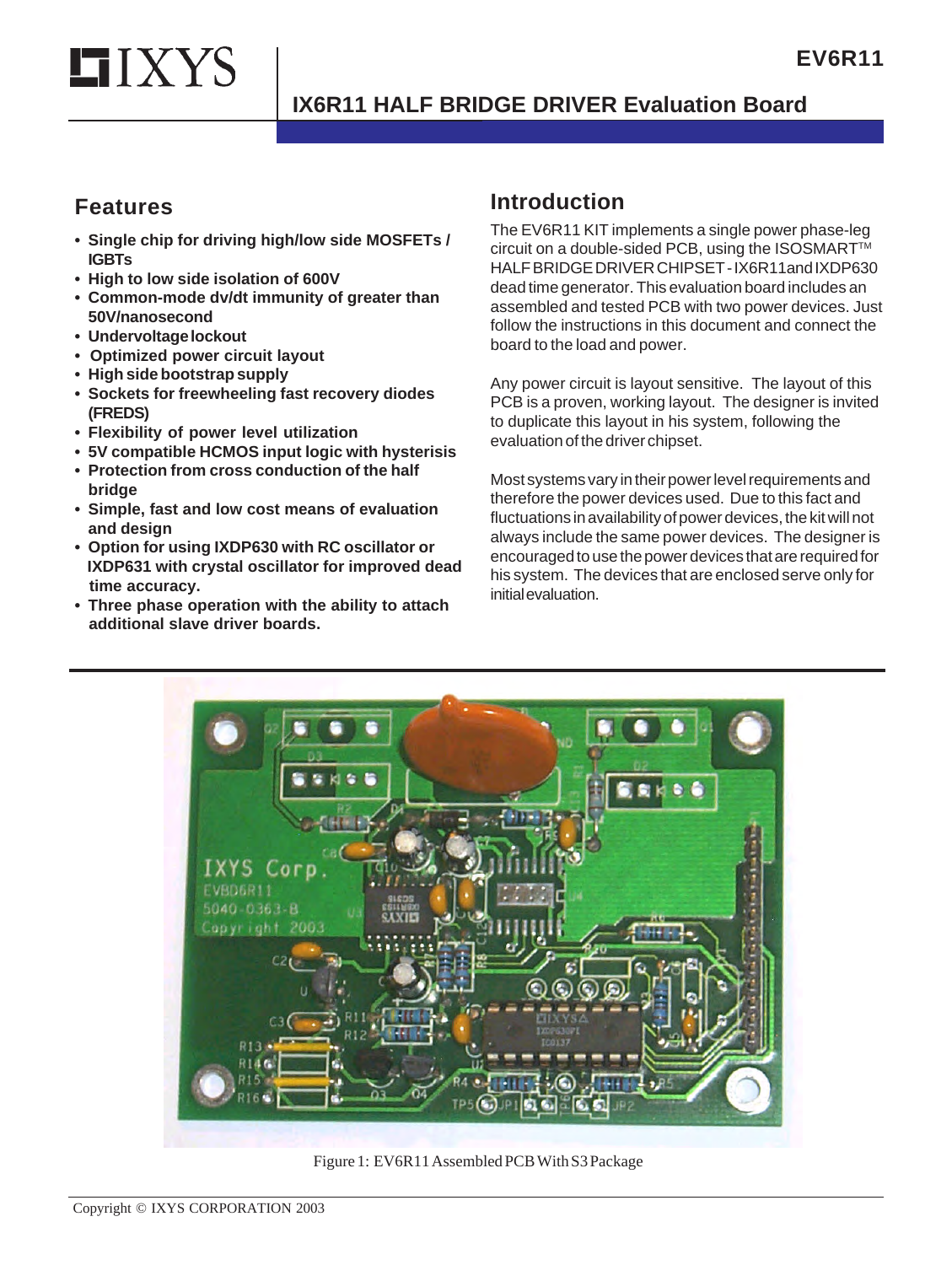### **Schematic Diagram:**



Figure 3: EV6R11 PCB Schematic

#### **Schematic Notes:**

This is a demonstration PCB and has been designed for flexibility and ease of use. The schematic shows all options but does not mean the PCB is configured as such when ordered. The PCB will be loaded with either the IX6R11S3 16 pin SOIC package (U3) OR the IX6R11S6 18 pin SOIC package with heat sink tab (U4). The free-wheeling diodes, D2 and D3, are also not included but can be installed if IGBTs are used.

#### **Ordering:**

| EV6R11S3 | <b>PCB</b> with IX6R11S3 16 pin SOIC IC package               |
|----------|---------------------------------------------------------------|
| EV6R11S6 | <b>PCB</b> with IX6R11S6 18 pin SOIC IC package with heat tab |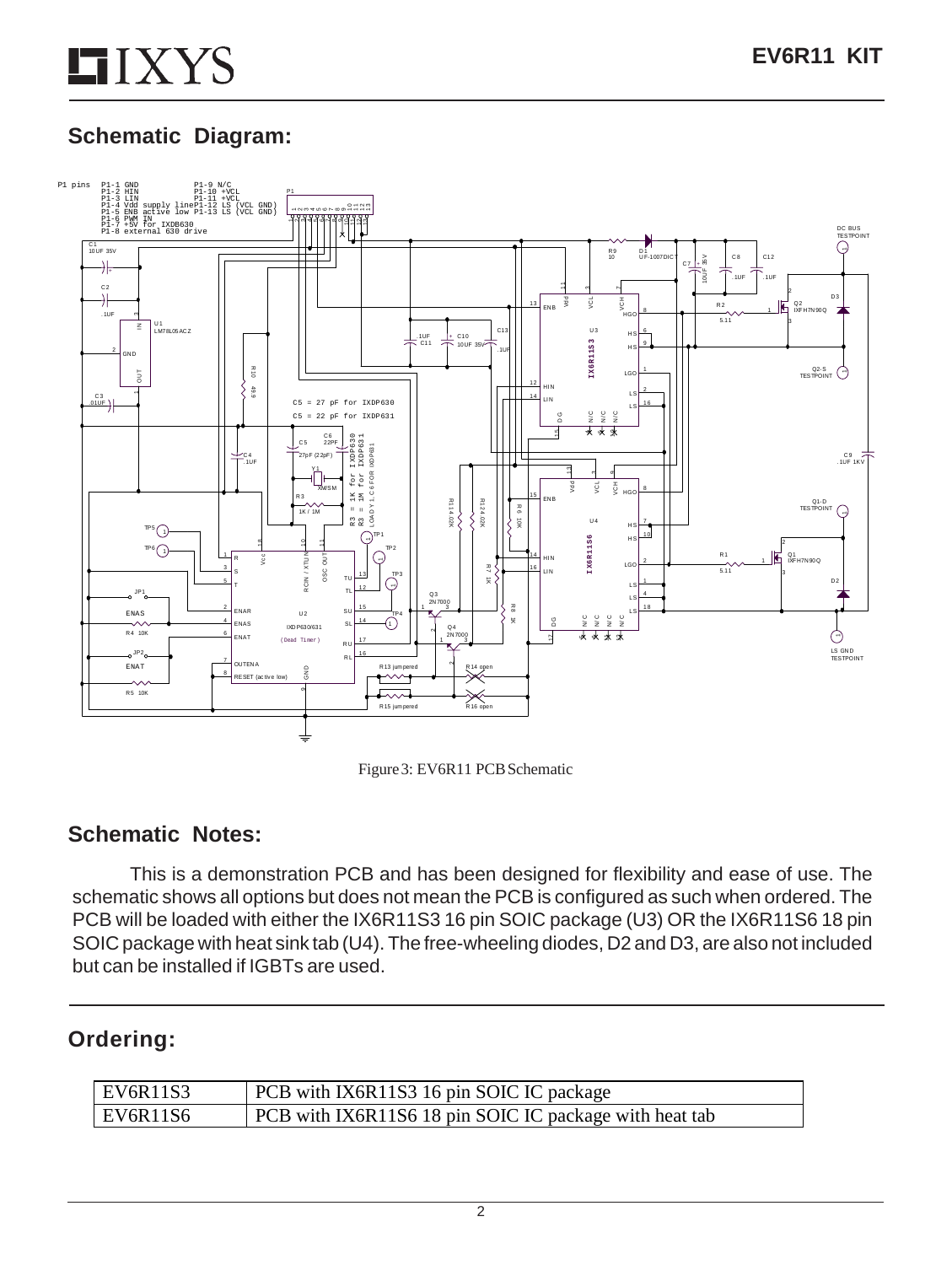# **HIXYS**

#### **ASSEMBLY:**

Figure 3 is a complete schematic diagram of the design kit. This schematic indicates an application using MOSFETs. When IGBTs are used, freewheeling diodes (D2&D3) are typically added.

To operate the PCB, simply solder the included MOSFET power devices and C9 or install devices specific to your application. Note gate drain source pin orientation of power devices when installing on the PCB. C9 has not been installed due to its high profile and possible lead damage.

#### **NOTES:**

**a)** The ICs and Power devices are static sensitive and require special handling.

**b)** Use any power device that is suitable for your application. The PCB was designed to accept devices with TO-247 or TO-264 packages. Two IXYS power devices are included in the kit. D2 and D3 are required only if Q1 and Q2 are IGBTs, and thus are not included in the kit. (A recommendation for D2 & D3 is in the Bill of Materials). **c)** Use any convenient method of interconnection at LS\_GND, Q1-D, Q2-S, DC\_BUS. The hole spacing is 5.08mm and will fit most common terminal blocks. (A recommendation for a connector that the PCB will accept is in the Bill of Materials and is available from Digi-Key among other sources).

**d)** For half bridge applications, insert a jumper between Q1-D and Q2-S.

**e)** The gate resistors, R1 and R2, will depend on the power device size that is used. 5.11 Ohm resistors are installed and should work for most applications.

**f)** IXDP630 dead time is provided by timing components R3 and C5 and is fixed at roughly 1 microsecond. See the IXDP630 data sheet for calculation and modification of the dead time value. It must also be noted that dead time starts to impact drive signals as drive frequency goes

up. Jitter is then produced as drive signal 'On' time overlaps into dead time. A practical limit in values are soon reached with timing components R3 and C5 as they are adjusted to compensate for the reduced period in drive frequency. It is possible to 'overdrive' the IXDP630 with an external clock signal applied to pin 10 to reduce dead time even further than what is possible with R3 and C5. To do this, remove R3, C5 from the board and install a 50 Ohm load resistor at position R10. Solder pads have been provided at R10 to solder the ends of a coax cable directly to the board. The IXDP630 can be driven in excess of 50MHz.

**g)** The IXDP630 dead time generator is a 5V HCMOS device. The addition of the IXDP630 on the evaluation board is in part for convenience in providing dual complementary drive signals. The IXDP631 is a performance extension of the IXDP630 and can be added as desired by the user. However there is no part number available for a IXDP631 loaded evaluation board and the user must request IXDP631 samples separately. Please note that threshold levels must be observed when selecting the front end logic Vdd supply voltage. To increase threshold level flexibility, this PCB incorporates a level translation circuit with Q3 and Q4. As configured, a three terminal +5V regulator, U1, supplies power to the IXDP630 and translator circuit which implies that Vdd should be greater than 8V to prevent regulator drop-out. Please note that this is only one way to configure the board and was chosen to provide a fast, easy way to get started during the design stage.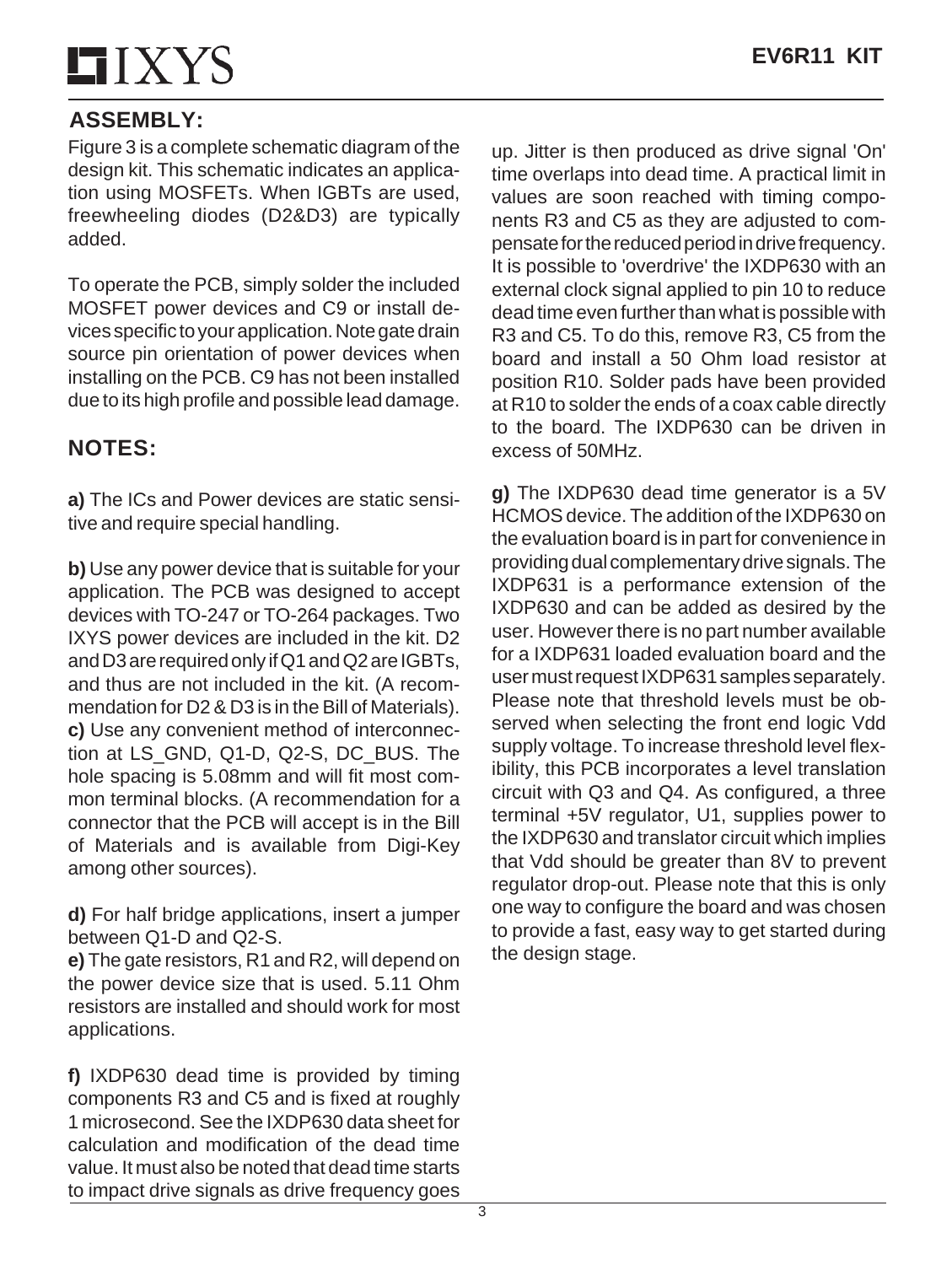# **HIXYS**

## **DATA SHEETS:**

The following list provides direct web links for the IXYS devices included with this PCB. Please visit the IXYS web site at www.ixys.com for a complete overview of the entire IXYS product line.

IX6R11 Half Bridge Driver IC: *http://www.ixys.com/99037.pdf*

IXDP630 Digital Dead Time Generator: http://www.ixys.com/98568.pdf

IXFH 7N90Q Power MOSFETS: *http://www.ixys.com/98645.pdf*

### **Bill of Materials**

| <b>Reference Qty.</b>             |                | <b>Description</b>                        | Mfr.           | Part #            |
|-----------------------------------|----------------|-------------------------------------------|----------------|-------------------|
| U1                                | 1              | +5V regulator                             | National Semi. | LM78L05ACZ        |
| U <sub>2</sub>                    | 1              | Dead time generator IC                    | <b>IXYS</b>    | IXDP630           |
| U <sub>3</sub>                    | 1              | 16 pin Half Bridge Driver                 | <b>IXYS</b>    | IX6R11S3          |
| U <sub>4</sub>                    | 1              | 18 pin Half bridge Driver                 | <b>IXYS</b>    | <b>IX6R11S6</b>   |
| D <sub>1</sub>                    | 1              | 1A, 1000V high speed diode                | Diodes Inc.    | UF1007DICT        |
| U <sub>2</sub>                    | 1              | 18 pin socket                             | Assmann        | A18-LC-TT         |
| Q1, 2                             | $\overline{2}$ | High voltage power MOSFET                 | <b>IXYS</b>    | IXFH7N90Q         |
| Q3, 4                             | $\overline{2}$ | Switching MOSFET                          | Motorola       | 2N7000            |
| R1, 2                             | $\overline{2}$ | 5.11 ohm, 1/4 W resistors                 |                |                   |
| R4, 5, 6                          | 3              | 10k ohm, 1/4 W resistors                  |                |                   |
| R <sub>3</sub> , 7, 8             | 3              | 1k ohm, 1/4 W resistors                   |                |                   |
| R <sub>9</sub>                    | 1              | 10 ohm, 1/4 W resistors                   |                |                   |
| R <sub>11</sub> , 12              | $\overline{2}$ | 4.02k ohm 1/4 W resistors                 |                |                   |
| R13, 15                           | $\overline{2}$ | Insulated wire jumpers                    |                |                   |
| C1,7,10                           | 3              | 10uF, 35V, aluminum electrolytic cap      | Panasonic      |                   |
| C <sub>2</sub> , 4, 8, 11, 12, 13 | 6              | 0.1uF, 50V, ceramic cap                   | Panasonic      |                   |
| C <sub>3</sub>                    |                | 0.01uF, 50V, ceramic cap                  |                |                   |
| C <sub>5</sub>                    | 1              | 27pF, 50V, ceramic cap                    | Panasonic      |                   |
| C <sub>9</sub>                    | 1              | 0.1uF, 1000V, ceramic cap                 | Sprague        | 10GAP10           |
| P <sub>1</sub>                    | 1              | 13 pin header connector                   | Berg           | 68000-236         |
| NOTINCLUDED:                      |                |                                           |                |                   |
| U <sub>2</sub>                    | 1              | Crystal based dead time generator         | <b>IXYS</b>    | IXDP631           |
| D4, D5                            | 2              | 12A, 1000V fast recovery diode            | <b>IXYS</b>    | <b>DSEI12-10A</b> |
| P <sub>2</sub>                    | 1              | 4 pole terminal block                     | Altech Corp.   | AKZ250/4          |
| R <sub>3</sub>                    | 1              | 1M ohm, 1/4 W IXDP631 osc load resistor   |                |                   |
| R <sub>10</sub>                   | 1              | 50 ohm, 1/4 W load resistor               |                |                   |
| C5, 6                             | 2              | Crystal load capacitors, 22pF 50V ceramic | Panasonic      |                   |
| Y1                                | 1              | Crystal for IXDP631 operation             | Pletronics     |                   |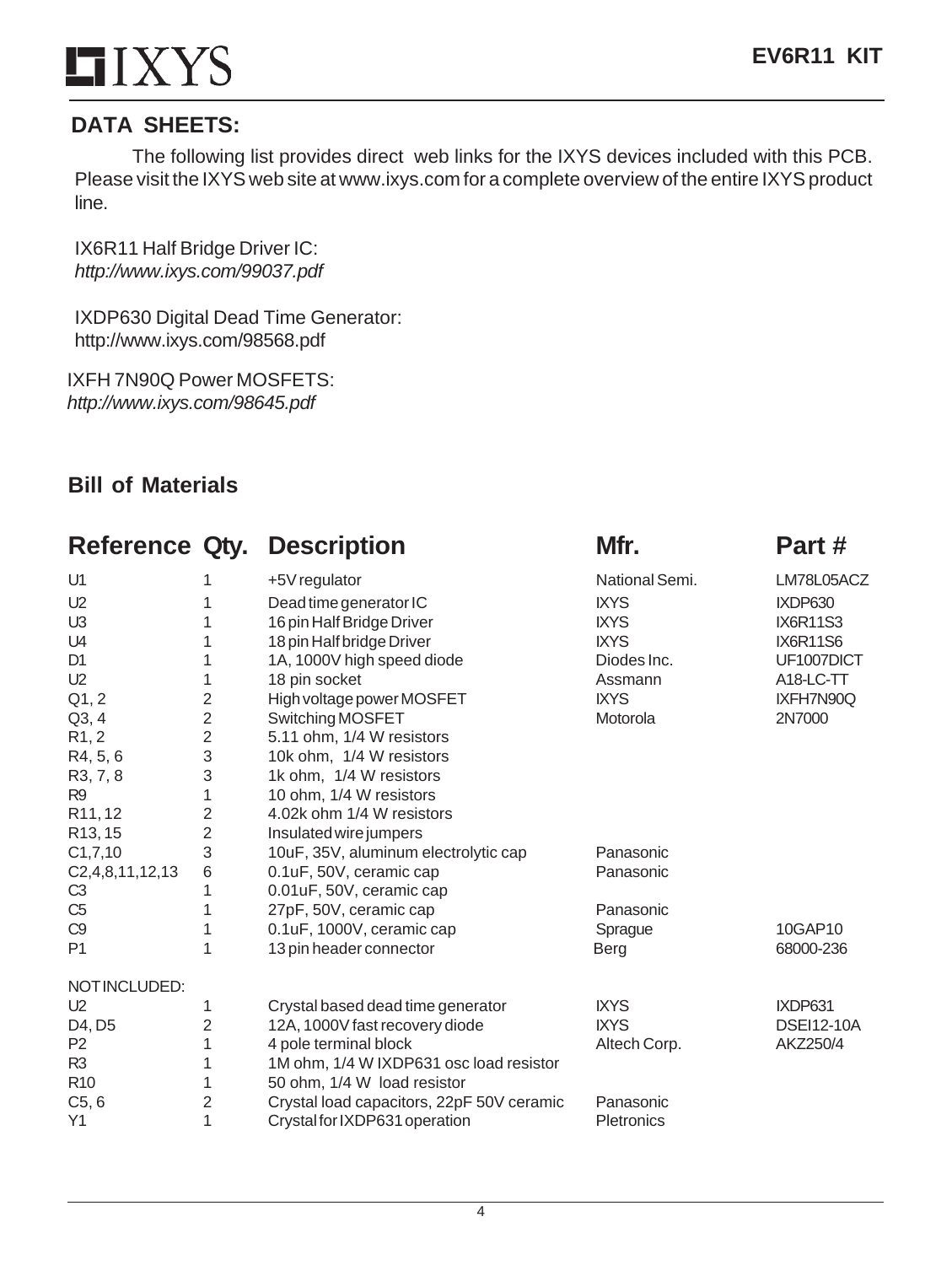# **HIXYS**

#### **OPERATION:**

#### **For performance evaluation and power system design please note the following:**

**a)** The assembled board can be run with the IXDP630 removed by applying complementary 5V square waves with proper "dead time" to the input pins HIN (P1-2) and LIN (P1-3).

For standard IXDP630 operation, the values of R3 and C5 have been listed on the bill of materials. These values are for demonstration, which may not be appropriate for your application and can be changed as needed. For IXDP631 operation, load R3, C5, C6 with the recommended load components as outlined in the IXDP630/631 data sheet along with the crystal at the frequency of choice. R3 and C5 serve a dual purpose depending on which dead timer is used.

The IXDP630 is hardwired for phase 'R' operation, see 630/631 data sheet, with pins OUTENA, ENAR, and RESET tied high. PWM drive input signal for ' R' phase is applied to P1-6.

To add phases 'S' and/or 'T', enable phases with jumpers at JP1 and/or JP2 and apply PWM phase drive signals to TP5 and/or TP6 taking the respective complementary outputs from TP1 through TP4. Note that TP1- TP6 are through-hole pads that have been added to the board to serve as convenient solder and/or test points.

**b)** The IX6R11 provides a wide range of flexibility with its power supply requirements. However, threshold levels must be observed in the relationship between Vdd to HIN and LIN when selecting power supply values in the final design. Device propagation delays can also be minimized by observing relative values between supplies.

**c)** Be careful with ground connections. Avoid ground loops. In general, connect the grounds as shown in Figure 4 to minimize ground bounce effects. This is particularly important when three "High/Low side driver design kits" are connected together with a single IXDP630 to form a three phase drive system, such as that shown in Figure 5.

**d)** Before using the PCB at full power or attempting a short circuit test, make sure that a proper high voltage electrolytic capacitor is connected between DC BUS and GND as shown in Figure 4. The leads to this capacitor should be as short as possible to minimize any stray inductance.

**e)** Figure 4 shows the load terminated at point A. This point could be connected to a number of places depending on the application. For example: Connection to ground will test the high side device. Connection to DC BUS will test the low side device. It could also be connected to the center point of a capacitive divider (UPS systems).

**f)** Figure 5 shows a three phase power system implementation with a load configured in a Y (star). It could also be configured in a DELTA configuration. Please note the grounding scheme. Cut the connection between "ground plane 2" and "ground plane 4" on the components side of the PCB and solder a 10 Ohm resistor between these ground planes. The GND of each board is terminated to a single ground point.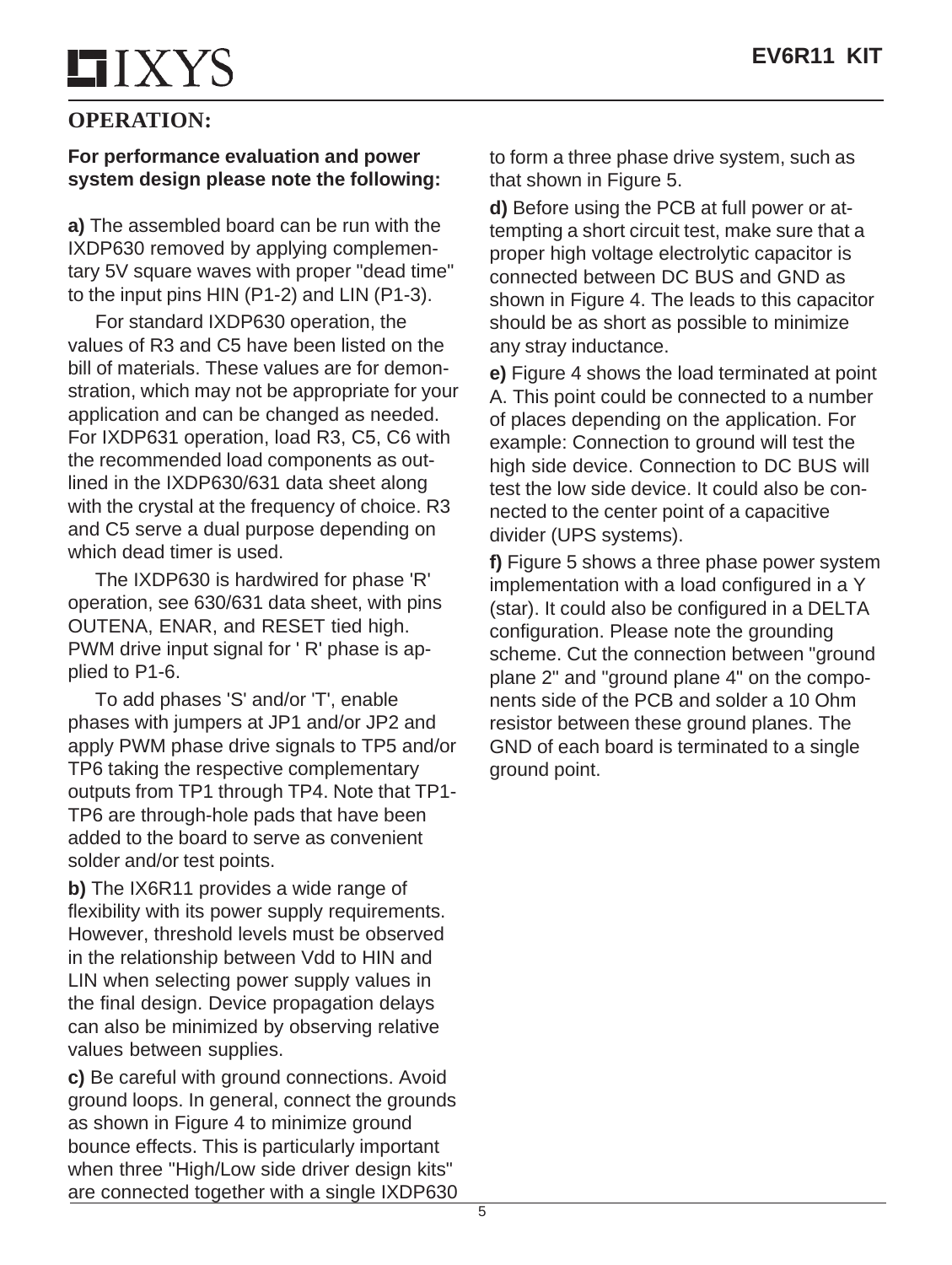







Figure 5: EV6R11 Three Phase Configuration